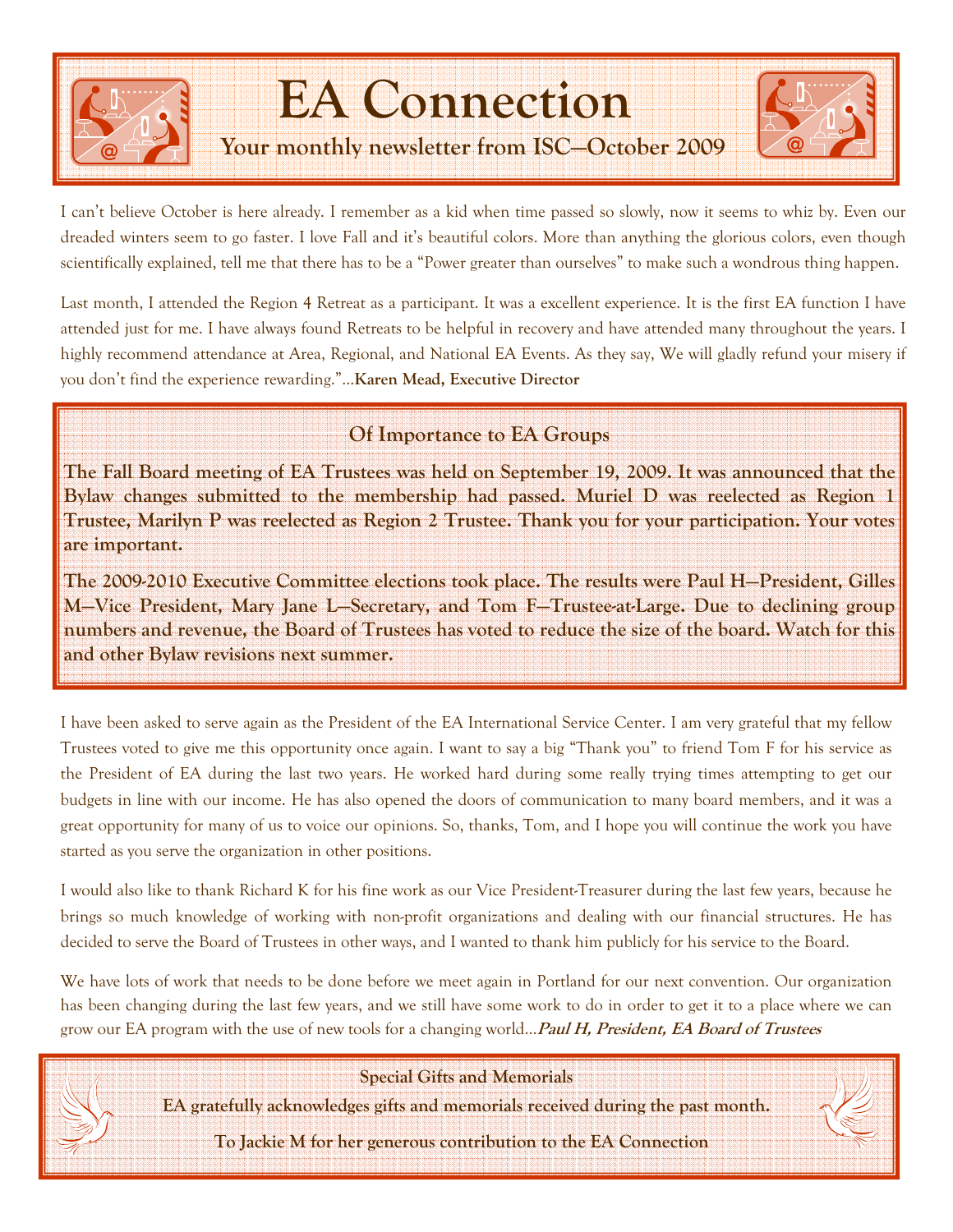

### **10TH SLOGAN: I NEED PEOPLE**

 I believe life is about love, learning, and spiritual growth. After 20 years of therapy and program, I find myself in a totally different place, and am trying to grow. I'm exploring new thought patterns and approaches to life.

 The point of this is a couple of weeks ago, in applying this new way of thinking, or rather trying to, I got myself into a tangled mess. Then when I factored in an ongoing physical problem I came almost to the point of panic. That's the time to ask for help, and I did.

 I called someone I trust very much and tried to explain my confusion and alarm without whining too much. I received excellent feedback and I wanted to share it. "We're all on a path leading towards where we want, and are meant to be. You've wandered a bit off the path, which is no big deal. Just do a new Mapquest, head back for the path, and then keep following it."

 It became clear to me. My panic over the situation was probably the biggest part of it. So I sat back, meditated a bit on my path, and saw that truly, I was only a few steps off. I was making a big deal out of something that was easily resolved.

 Numerous program principles apply here, but the one that I want to mention is *"I need people."* For much of my life I've followed the pattern established in childhood, which was basically "Shut up and don't ask me for anything." It's still hard for me to ask at times, but I have learned that if I don't ask, the default answer is no. If I reach out and ask, it's amazing how often the answer is yes, and I receive what help I need. I'm so glad I reached out early in this situation, because that helped me keep it from getting worse. I also learned a new tool—take a good look at my mental and spiritual Mapquest and trust the answers I get there...*Kim A*



**STEP 10: CONTINUED TO TAKE PERSONAL INVENTORY AND WHEN WE WERE WRONG PROMPTLY ADMITTED IT.** 

 I have terrier moments. I'll take a situation or concern in my teeth and just shake the livin' daylights out of it. You know what I mean, you've seen those little dogs violently shaking their heads back and forth with a rag or something in their mouth, usually when they are playing tug of war. Well, that's me, but in human form, I make myself motion sick when I do it.

 I'm sure the motion sick feeling is my Higher Power's way of knocking a bit harder on my consciousness to say, *"You're doing it again, we've discussed this, you said you wanted to do this differently, remember? You asked me to intervene. You've ignored the obstacles I put in your way, do you want to talk about it now?"* By that time I'm usually green around the gills and I am very ready to discuss it.

 There are signs before I play 'terrier'. Things in my life feel more difficult, more chaotic, more unmanageable. I can get angry or at least irritable. I'm looking for a fight or tug of war–all sure signs of impending "terrier" behavior.

 I'm learning with my Higher Power's help to do more Step 10's at the end of my day or during my day. Hand over even the little things. I know I am stubborn...but I am learning...*ML* 



### **10TH SLOGAN: I NEED EOPLE**

 In December of 1995, I strode into an EA meeting, my first one. The way they

did it was read from the leader card then the yellow pamphlet. When we got to that line *"I Need People,"* I embarrassed myself by chortling when I read the line.

 For about 11-12 years, I was in denial. Then I joined EAnon. OK, I said I can need you guys and gals. That was the least–risk position. After I did that, then I started really looking for the good in people, still not sure why I really needed them, but I knew I did

 This year I decided courtesy costs nothing, so I am courteous to a fault, never minding if the recipients do not respond. I also have this down home, very friendly persona I would like to further integrate. I never did like being a cold calculating manipulative observer.

 *I do need people*. I have been in the states since Monday morning at 3 a.m. I worked all day Monday. Then went to bed at 3 a.m. again and got up at 7 a.m., raring to go. I drove 80 miles, made 15 or so stops, talked to a whole bunch of people, all of whom I needed. I smiled and talked low. People were very nice to me and things got done quickly and efficiently

 I had broken coil springs in the front end of my car. Thanks to HP for allowing me to drive 500 miles plus without mishap. I went in Tuesday, they found the problem and ordered the parts from Ohio. I called late yesterday to get a waybill number, but my man said the parts were on a truck and would be in that night. HP really went to bat here because, out of my mouth came, "Why don't I leave the car here and you guys can get started on it first thing." I didn't even hesitate because of thoughts like "what if the truck" or "what if what" didn't occur to me.

 Unbeknownst to me they had ripped the car apart yesterday, so when the springs arrived all my own personal mechanics had to do was reassemble. I had my car back before noon and I got to sleep in. Life is sweet. Had I chosen to take it in this morning, I would have woken up 2-3 times, agonized a little, had a soupçon of anxiety with a pinch of anger.

 There are so many other little things that have been happening for me that result from my recognition that *I need people.* Look how long it took me to reach that conclusion. Not a criticism of me—just an example of how long recovery takes. It's like an onion. I peeled away a lot of the walls I had up. I lowered my defenses. I smile and am courteous. It's very hard for me to explain in a share because I am not sure I quite understand it myself.

 We are so complicated, and there are so many levels and dimensions, and all manner of uncertainties and random happenings and acts of HP. I am glad my Higher Power gets to sort it all out, not me...*Joey*

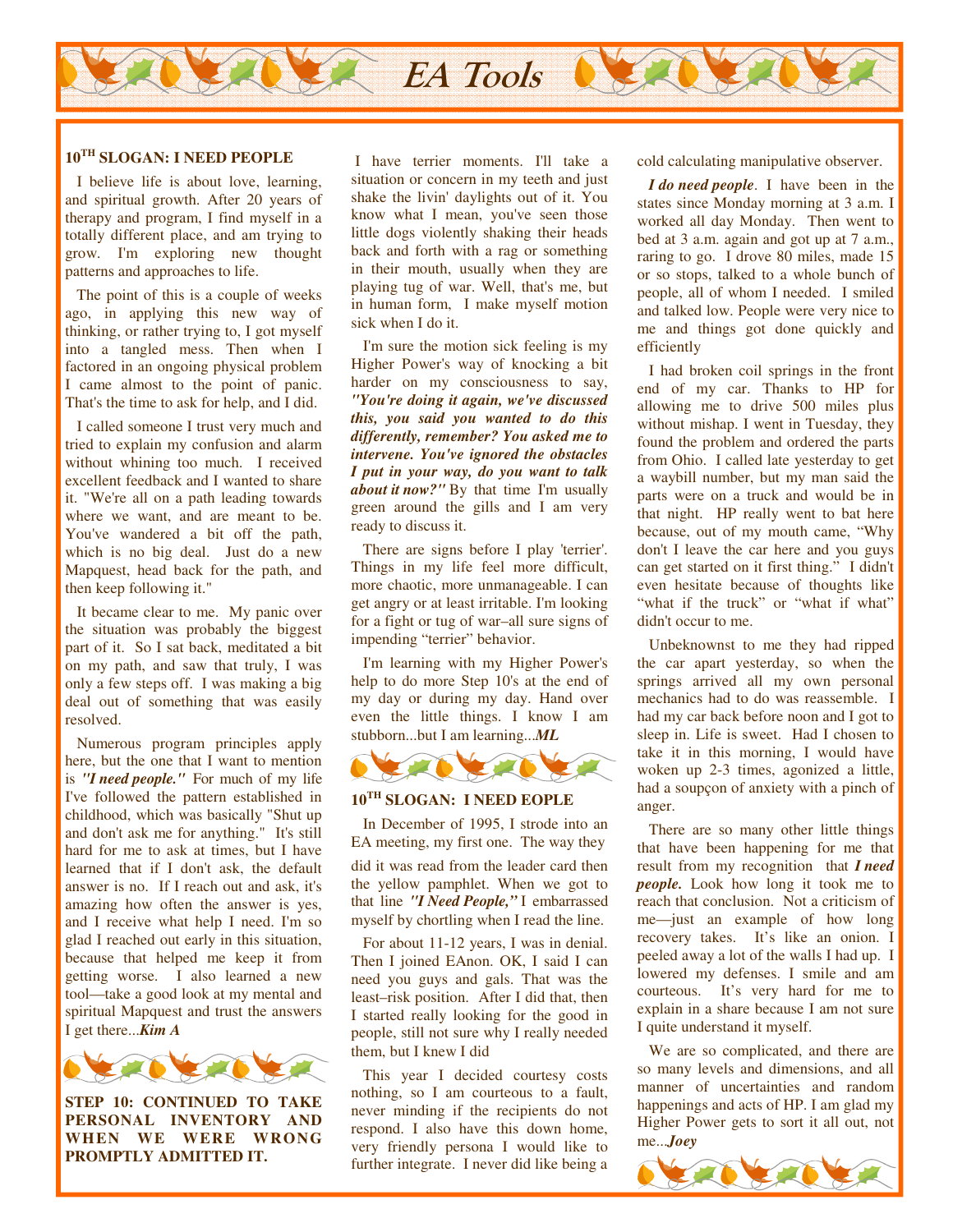### **WHAT IS HIGHER POWER?**

**OVERVER** 

EA Tools Applied

 For all that I have thought about the Higher Power and what it is, I'm not sure I could easily define what I truly think. I mostly know about it when I encounter that energy. It's not something that I've ever been able to predict. It comes into my life when it comes, sometimes after I have asked or pleaded for help or guidance. Sometimes in its own timing. I don't think Higher Power is something we have any control over whatsoever.

When I was very young, something watched over me even though I was with a parent who was dangerous for me and my siblings. When I was starving, HP came in the form of my grandparents, who got me to a hospital where I stayed for months. When I had a suicide attempt as a teenager, HP worked through my sister (who saw me in action) and my father, who got me to a hospital. Often there have been people involved.

 In college, when I was abducted by a very crazy person and taken to a terrible neighborhood in Chicago while he did drug runs, I had the feeling of an extraordinary power when we stopped at the apartment of a middle-aged man he knew, who managed to convey to me *just with his presence and look* that I would be all right. And I was. Nothing happened to me and I was returned to the house I lived in on the opposite side of the city.

When my father died, I felt HP all the time. I feverishly prayed before giving a eulogy and singing my father's favorite folk song that I would be able to keep it all together. I did the whole thing with a calm I have never before felt. I knew it was something beyond myself. I knew it was the Higher Power assisting me so I could honor my father without breaking down.

 One very early autumn morning, about 4 a.m., I was looking out a window at my house and crying over my beloved cat's death—she was my friend for 14 years. There was a group of very tall spruce and birch trees beyond my yard and a fine mist was falling in the pre-dawn light. I had an uncanny sense of something beyond me and the trees, a very great power that oversees everything. It felt to me like it was communicating to me that this, too, is part of life and that my grief and love connected me to all of life in the universe...*Karen A*



### **A REMINDING CARESS—YOU ARE NOT ALONE**

We live in the Arizona desert and it gets real hot in the summer. So I try to do my outdoor activities, like walking the dogs and garden maintenance, as early in the morning as I can.

On this particular July day, it was already 90 degrees at 8 a.m. I had already taken the dogs for a walk and I was watering one of my trees. I was hot and I could feel the sweat on my face; it bothered me because it was getting in my eyes.

 My mind started to wander, thinking of places like the beach and the ocean or the mountains with cool breezes, and I found myself wondering why I live here. Other things came into my mind. My wife had gone off early this morning to the hospital to tend to her elderly mother for the nth time. It reminded me of the sadness and heavy-heartedness I felt about my own mother: her physical and mental decline, multiple visits to the ER and hospital, the helplessness and the unknowing, and then the sudden end of it all and of missing her.

 On top of this we have a family relative with a history of mental illness who is in jail awaiting trial for murder. The pain and anguish of having a family member commit this kind of crime, the waiting for the trial and wishing it had never even happened, had at one time become unbearable; but it has gotten better with time and acceptance.

 So with this background, I dug the irrigation ditch deeper around my citrus tree so the water could flow more easily. As I bent down, I felt a gentle cooling breeze for a few seconds which was very soothing, yet unusual on this hot morning. And then I realized what had happened: my HP was reminding me of his presence and that I was not alone and that he could do for me what I could not do for myself. Namely God could give me comfort in my despair.

 So on that day I got a gentle caress from my HP and a reminder that he is in my life and that he loves me enough that he will comfort me in my despondency, much like a cool breeze on a hot July desert day. I really needed that....*Tom*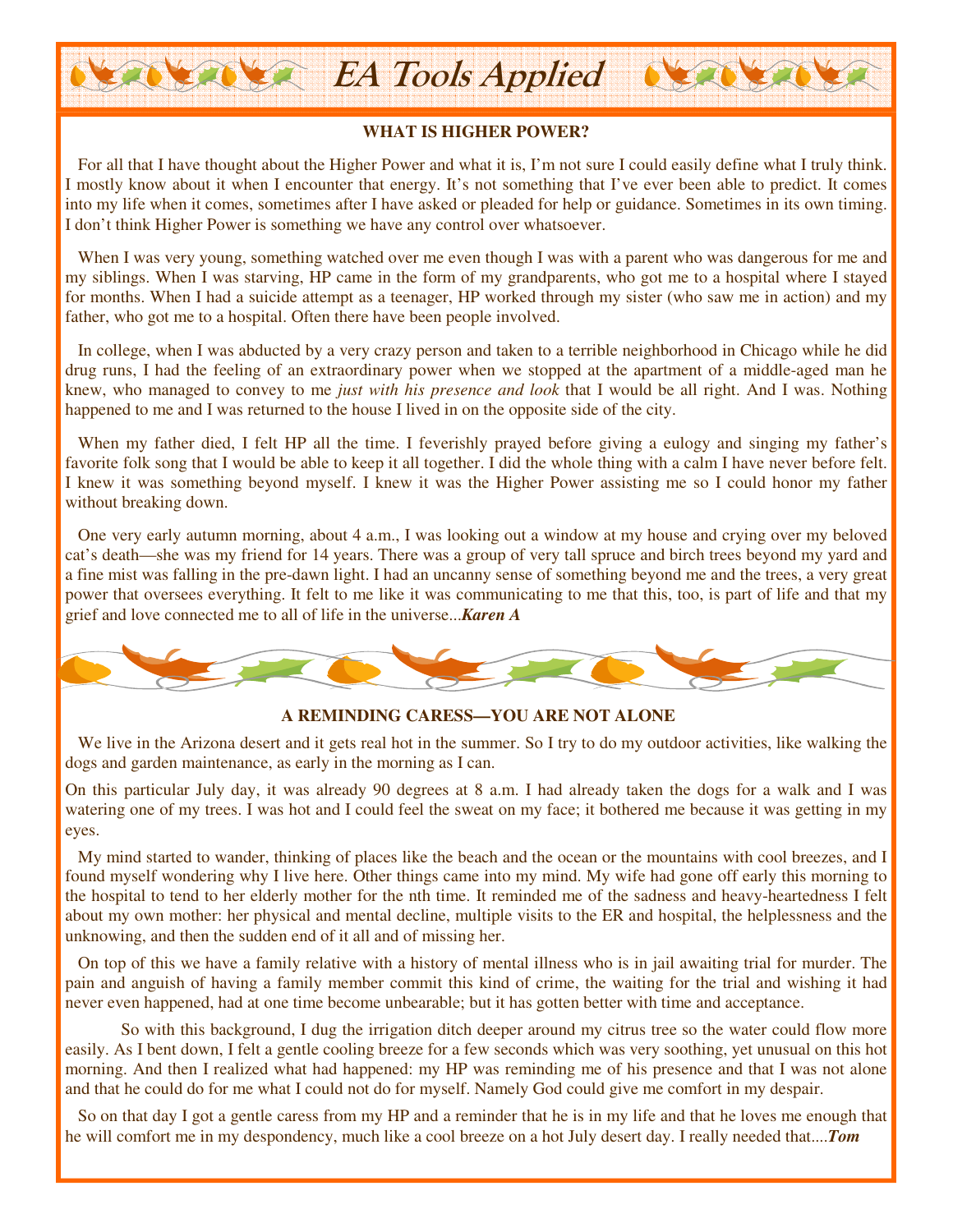### 2008-2009 EA Service Board of Trustees

| Region 1: English-speaking Canada<br>Muriel D-Email: murieldoucette@rogers.com                               | 905-723-2035              |
|--------------------------------------------------------------------------------------------------------------|---------------------------|
| Region 2: AK, AZ, CA, HI, ID, MT, NM, NV, OR, UT, WA 503-750-1237<br>Marilyn P-Email: grandma9xpdx@yahoo.com |                           |
| Region 3: CO, IA, KS, MN, MO, NE, ND, SD, WI, WY<br>Mary Jane L-Email: mil@eot.com                           | 218-363-2591<br>Secretary |
| Region 4: AL, AR, FL, GA, LA, MS, OK, PR, TX<br>Nancy P-Email: nancypnp@aol.com                              | 404-377-0277              |
| Region 5: IL, IN, MI<br>Rosemary H–Email: remharris@sbcglobal.net                                            | 586-776-3886              |
| Region 6: DC, KY, MD, NC, OH, PA, SC, TN, VA, WV<br>Paul H-Email: golfer5862@yahoo.com                       | 330-244-8720<br>President |

| Region 7: CT, DE, ME, MA, NH, NJ, NY, RI, VT<br>Harold F-Email: hthnhhugs@aol.com      | 603-624-8455                            |
|----------------------------------------------------------------------------------------|-----------------------------------------|
| Region 8: French-speaking Canada<br>Denis Lord-Email: fiduciaire@emotifs-anonymes.org  | 450-586-6688                            |
| <b>General Service Trustee</b><br>Tom F-Email: tlf11@cornell.edu                       | 607-272-0406<br><b>Trustee at Large</b> |
| <b>General Service Trustee</b><br>Gilles M-E-mail: gmousseau.loubac@hotmail.com        | 450-588-5461<br><b>Vice President</b>   |
| Nonmember Trustee<br>Judie H-Email: judyh8190@comcast.com                              | 612-822-8190                            |
| <b>Ex-officio: Executive Director</b><br>Karen M—Email: director@emotionsanonymous.org | 651-647-9712                            |

### "EA—My Family of Choice"

### 2010 EA Convention

### September 24—26, Portland, OR

The chairperson, Marilyn P and members Region 2 are seeking help and assistance. Are you a good speaker with a special story? Do you like to decorate? Do

you have a talent for organization? Do you have computer skills?

If so, please contact Marilyn P: at 503-750-1237, or email her at grandma9xpdx@yahoo.com. For information as it develops visit the Region 2 website at: www.earegion2.org

### SPECIAL EVENTS

### Region 5 Fall Retreat—Oct 16-18 Glenn MI Keep it Simple/Keep it Green

The cost for food and lodging is \$105. Contact Jan D at janmagic@sbcglobal.net for more information.

21st Anniversary Open House—October 20, Akron OH Call 330-849-0849 or email emotionsann@yahoo.com for additional information.

Mail event information to director@emotionsanonymous.org .



### FROM YOUR TRUSTEES: Special things our group does…



Information is key, so the special thing our group does is give as much free EA–related materials as possible . This includes flyers for individual meetings, workshops, retreats or conventions, area meeting lists, phone lists, copies of the EA Connection and inserts, copies of the print catalog, the Today Book message (taken off the Loop for the day

of the meeting), and of course we offer the Yellow Pamphlet form #1 along with the free to copy/distribute forms of #27 Newcomer Orientation, #28 Welcome to a New Way of Life, #31 Help for a Better Life, and #37 How Our Meetings Work....RH

Our most effective public information campaign was letters to as many of the therapists and treatment facilities as the group can afford with a brief description of what EA is and what we can provide. A local advocacy organization helps compile the address list...TF

We make sure that we are in a circle and we don't sit at tables because that helps to separate us... $PH$ 



Our October special is free shipping on the on the Step by Step booklet. This step by step guide has long been a popular item. Most likely because it helps us to work the steps and learn the program. Many groups view this as a essential. See attach flyer for ordering information.

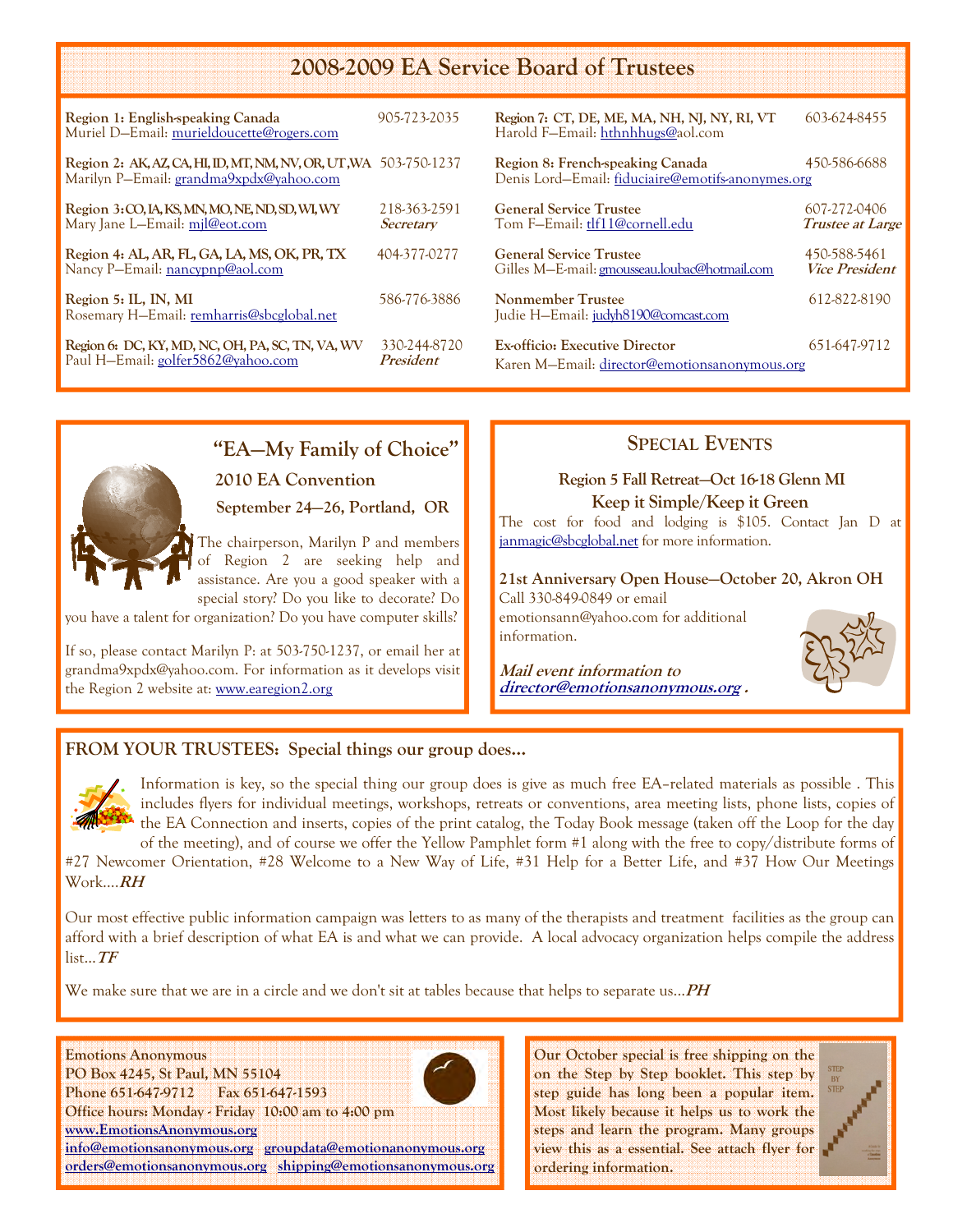